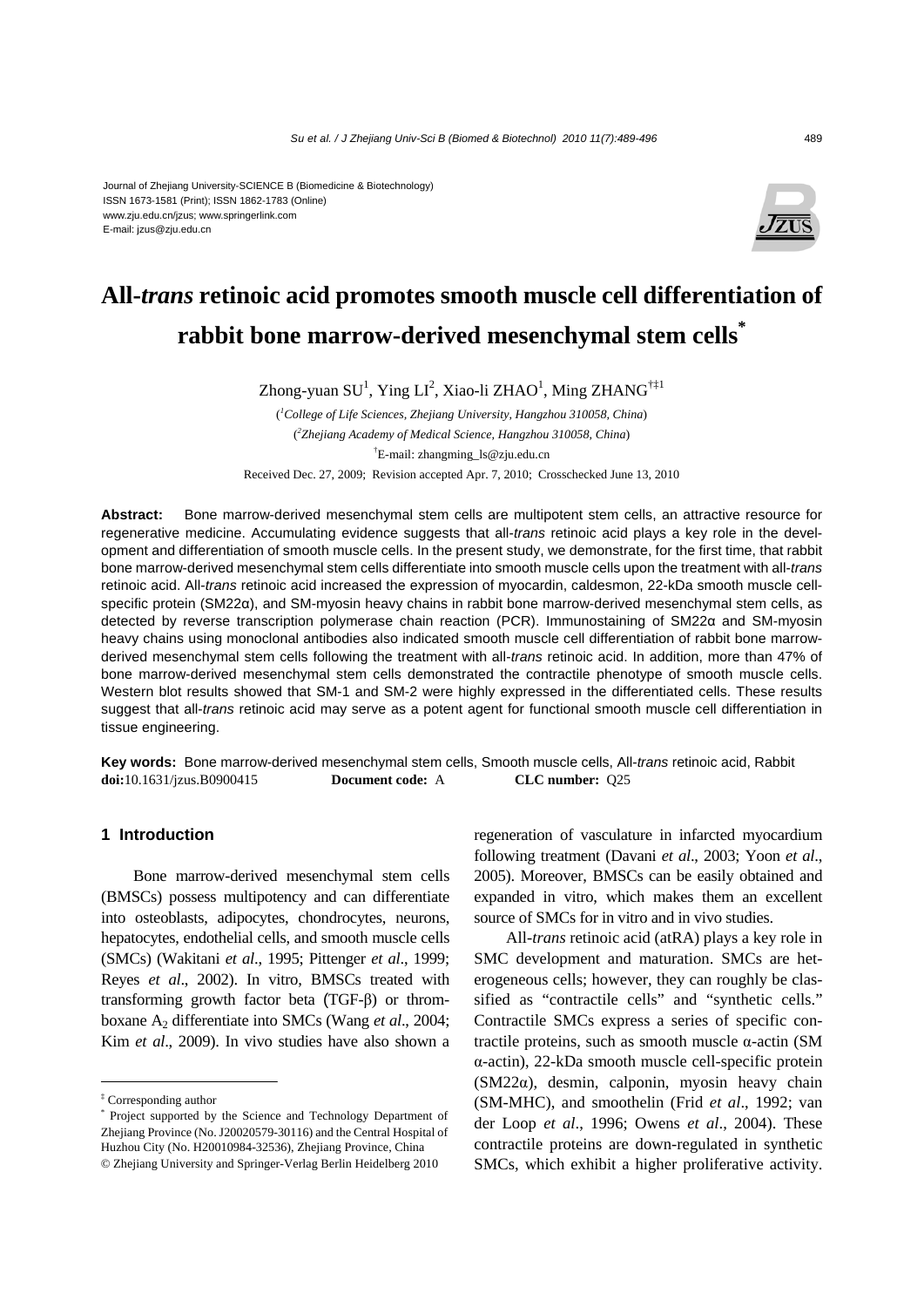In addition, atRA has been shown to inhibit the proliferation of vascular SMCs by inhibiting the expression of cyclins and cyclin-dependent kinases (Kosaka *et al*., 2001). SMCs are more likely to exhibit a contractile phenotype when treated with atRA, and expression of SMC specific contractile proteins is significantly enhanced (Neuville *et al*., 1999; Axel *et al*., 2001). Retinoids are also very important during normal embryonic development (Ross *et al*., 2000). In vitro atRA treatment induces smooth muscle differentiation of P19 cells (Manabe and Owens, 2001), and recently our lab induced functional SMCs from embryonic stem cells (Huang *et al*., 2006).

Hence, we were interested in whether atRA influences SMC differentiation of BMSCs. Although other studies have demonstrated that atRA has an anti-proliferative effect on BMSCs and that this effect was correlated with up-regulation of the cyclindependent kinase inhibitors  $p27^{Kip1}$  and  $p16^{INK4A}$ (Oliva *et al*., 2003), the direct effect of atRA on the SMC differentiation of BMSCs has not definitively been studied. In the present study, we demonstrate, for the first time, that atRA significantly inhibits the proliferation of rabbit BMSCs (RBMSCs) and upregulates the expression of SMC specific proteins.

## **2 Materials and methods**

## **2.1 Isolation and culture of RBMSCs**

Aspirates were obtained from femoral bones of 3–6 months old New Zealand rabbits. The method of isolating RBMSCs from aspirates was described previously (Pittenger *et al*., 1999). Briefly, mononuclear cells were obtained by density gradient with ficoll. Dulbecco's modified Eagle's medium (DMEM) supplemented with  $15\%$  (v/v) fetal bovine serum (FBS) was used for initial culture and expansion. Medium was changed every 2 d. Cells were grown to confluence after initial culture for 10–14 d, and then passaged by digestion with 0.05% (v/v) trypsin. The mesenchymal differentiation potential of RBMSCs was confirmed by Liu *et al*. (2009).

#### **2.2 Test of cell proliferation and viability**

Cell proliferation was tested by cell counting. RBMSCs were seeded in a 96-well plate at a density of  $6 \times 10^5$  cells/cm<sup>2</sup> and incubated with atRA ranging in concentrations from 0.5 to 100 μmol/L. The effect of dimethyl sulfoxide (DMSO) was also tested. Normal cultured RBMSCs served as a negative control. Cells were digested with 0.05% trypsin and counted in a blood cell counting chamber after incubation with atRA or DMSO for 24, 48, 72, or 96 h.

Viability was tested by methyl thiazolyl tetrazolium (MTT) assay. The pattern of incubation was the same for the test of proliferation. Following atRA treatment, cells were incubated with DMEM containing 100 μg MTT for 4 h. Next, formazan was dissolved in 150 μl DMSO and absorption was measured with an enzyme-linked immunosorbent assay (ELISA; Bio-Rad, CA, USA) at 490 nm.

Data are expressed as mean±standard error (SE) and graphs were made using Orgin 8.0.

#### **2.3 Smooth muscle differentiation of RBMSCs**

Based on results from the cell proliferation and viability experiments, a concentration of 50 μmol/L atRA was chosen for smooth muscle differentiation. RBMSCs at passage 3 were seeded at a density of  $6\times10^3$  cells/cm<sup>2</sup> and incubated with DMEM supplemented with 10% (v/v) FBS and 50 μmol/L atRA for 4 d. The medium was changed every day. One batch of the differentiated cells was further cultured in DMEM supplemented with 15% FBS, and the proliferative ability of these cells was tested.

The atRA (Sigma, USA), dissolved in DMSO at a concentration of 10 mmol/L and stored at −80 °C, served as a stock solution. Control cultured cells were supplemented with an equal volume of DMSO.

#### **2.4 Reverse transcription polymerase chain reaction**

Reverse transcription polymerase chain reaction (RT-PCR) was performed to investigate SMC marker gene expression of RBMSCs treated with atRA. The total RNA of cell samples was isolated using Trizol (Invitrogen, USA), then complementary DNA was synthesized by using M-MLV (Takara), and finally PCR was performed. The primer sequences of serum response factor (SRF) were designed based on the homologous genes of human and mouse. All RT-PCR experiments were repeated three times. The information on primer sequences is listed in Table 1.

#### **2.5 Immunocytochemistry**

The protocol for immunocytochemistry was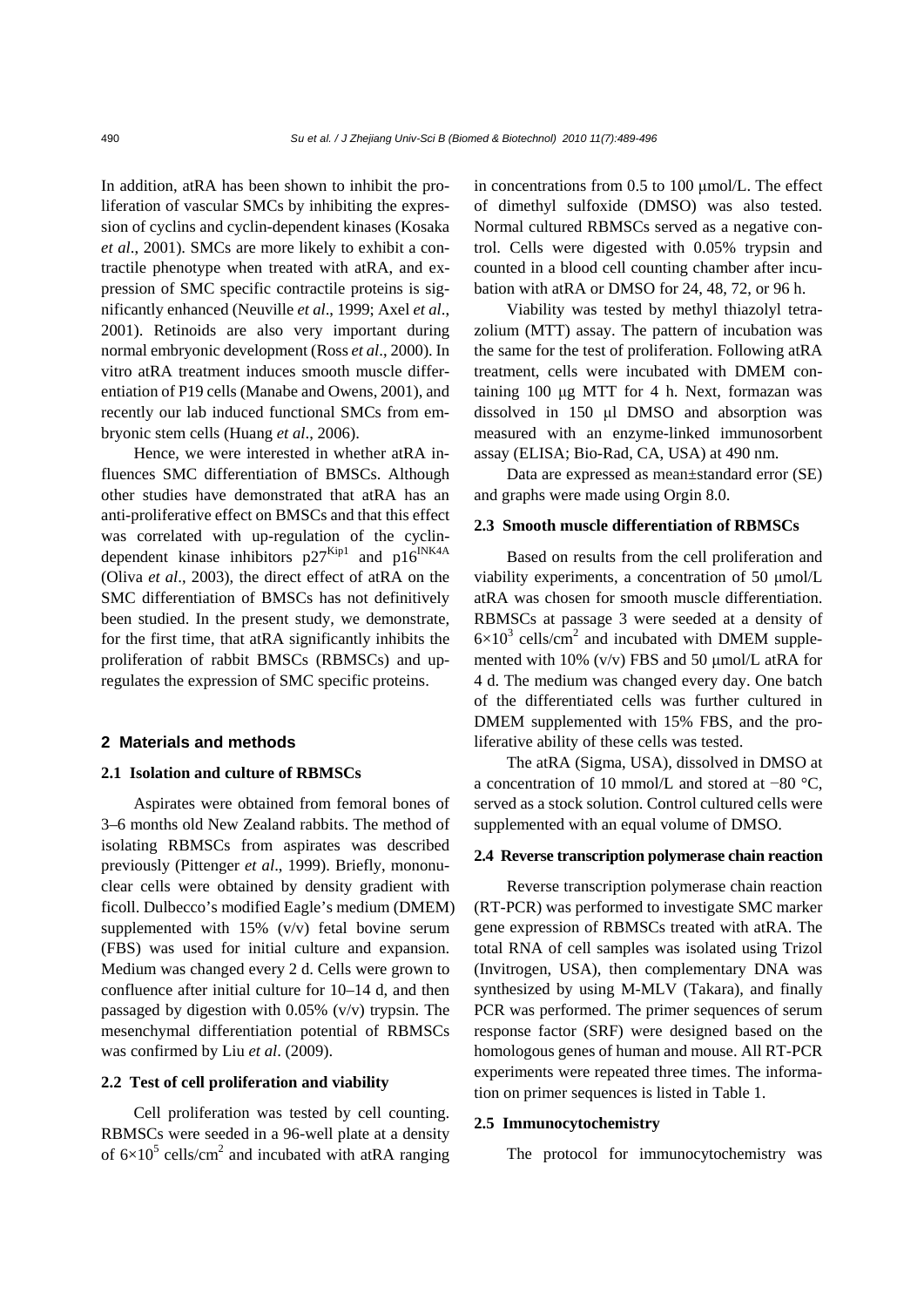|  |  |  |  | Table 1 List of primer sequences information |
|--|--|--|--|----------------------------------------------|
|--|--|--|--|----------------------------------------------|

| Gene name    | Primer sequences                                               | Accession number   |
|--------------|----------------------------------------------------------------|--------------------|
| $SM22\alpha$ | Sense: AAACCCGTCGGACCGT; anti-sense: AACAAATGGAGCAGGTGG        | AY336996           |
| SM-MHC       | Sense: TCAACCAAACCCAACCCA: anti-sense: CACCCATGTCATGTAAACGAAT  | NM 001082308       |
| Caldesmon    | Sense: GCTTGCTGTGCTCCTGCTT; anti-sense: GAGGTCCACTTCTGAGACTTCC | NM 001082256       |
| <b>SRF</b>   | Sense: GGCGCTACACGACCTTCA; anit-sense: AGCCAGTGGCACTCATTCT     | NM 003131.2        |
| Myocardin    | Sense: TTGGGAAACAATGGAGTG; anti-sense: TTGAGATCCGTGACATCC      | AY566292           |
| <b>GAPDH</b> | Sense: GCCCAGAACATCATCCCT; anti-sense: ACTGTTGAAGTCGCAGGAGA    | L <sub>23961</sub> |
|              |                                                                |                    |

SM22α: 22-kDa smooth muscle cell-specific protein; SRF: serum response factor; GAPDH: glyceraldehyde phosphate dehydrogenase

described previously (Owens *et al*., 2004). Cells were seeded in 24-well plates, fixed with 4% (w/v) paraformaldehyde for 1 h, and then incubated with phosphate buffered saline (PBS) containing 5% (v/v) goat serum for 30 min. Next, PBS containing  $0.3\%$  (v/v) Triton was applied and 1 μg of primary antibody in 100 μl of PBS was incubated with the cells for 1 h. Rhodamine-labelled goat anti-mouse immunoglobulin G (IgG) antibody (Sigma) was used at a concentration of 10 μg/ml. Primary antibodies used in this study included SM22α (Abcam, UK) and SM-MHC (Boster, China). The cell nuclear stain Hoechest 33258 (Sigma) was also used. All steps were performed at 37 °C and PBS was used as the negative control.

## **2.6 Flow cytometry analysis**

The ratio of fully differentiated cells was determined using rhodamine-conjugated anti-SM22α and anti-SM-MHC (SM-1 and SM-2) antibodies. RBMSCs treated with 50 μmol/L atRA for 4 d were harvested and incubated with anti-SM22α and anti-SM-MHC antibodies. Then cells were analyzed using a flow cytometer (Beckman Coulter-FC 500 MCL, USA) and data analyses were performed using FlowJo 2.0 software.

#### **2.7 Western blot**

A total of  $5\times10^5$  cells were collected and proteins were extracted using RIPA buffer (50 mmol/L Tris-HCl (pH 7.4), 1% (v/v) Triton X-100, 0.2% (w/v) sodium deoxycholate, 150 mmol/L NaCl, 1 mmol/L ethylene glycol tetraacetate (EGTA), 0.1% (w/v) sodium dodecyl sulphate (SDS), and 1 mmol/L phenylmethanesulfonyl fluoride). Then the bicinchoninic acid (BCA) protein reagent was used to determine the protein concentration. A total of 100 μg proteins were used for sodium dodecyl sulfate polyacrylamide gel electrophoresis (SDS-PAGE) and transferred to polyvinylidene difluoride (PVDF)

membranes which were incubated with 2% (w/v) bovine serum albumin for 1 h at 37 °C. The PVDF membranes were incubated with a primary mouse anti-rabbit SM-MHC antibody overnight at 4 °C. The secondary antibody (horseradish-peroxidase (HRP) conjugated anti-mouse IgG antibody; Epitomics Inc., USA) was added at a dilution of 1:4000. After washing with PBS twice, an electrochemiluminescence (ECL) system was used for the detection of protein bands. β-actin served as an internal control.

# **2.8 Contractility assays**

Vaso-active agent-induced contractile activity of SMC-differentiated RBMSCs was also tested (Touyz *et al*., 1999). At Day 4 of culture, the differentiated cells were washed with PBS and  $10^{-6}$  mol/L angiotensin II in DMEM supplemented with 10% FBS was added and incubated for 5 min. The same field was imaged before and after angiotensin II stimulation.

#### **3 Results**

# **3.1 Inhibition of cell proliferation and viability by atRA**

The effect of atRA on cell proliferation and viability was investigated. As Fig. 1 shows, the proliferation and viability of RBMSCs were inhibited by atRA in a concentration-dependent manner. Treatment with DMSO, the solvent used for atRA delivery, barely had an effect on the proliferation and viability of RBMSCs, compared to normal cultured cells. Thus, the anti-proliferative effect is mainly produced by atRA. Although 100 μmol/L atRA showed the strongest inhibitory effect on cell proliferation and viability, cell death was observed (data not shown). Thus, 50 μmol/L atRA was employed in our induction system. The experiment was repeated with five batches of RBMSCs from three animals.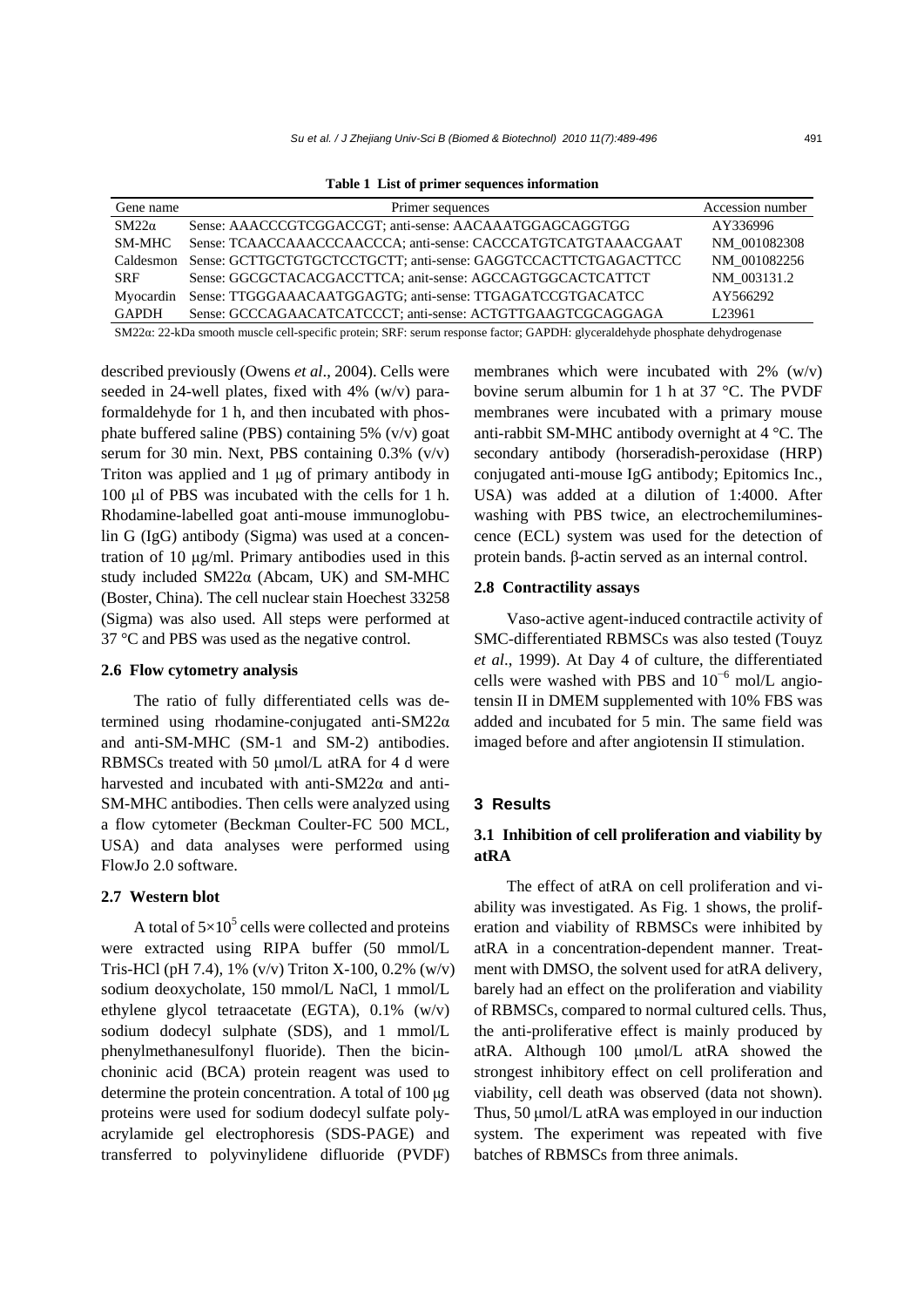

**Fig. 1 Inhibition of RBMSCs' proliferation and viability by atRA at concentrations ranging from 1 to 100 μmol/L** (a) The cell densities of RBMSCs treated with different concentrations of atRA and controls (DMSO); (b) MTT assay showing that atRA has an inhibitory effect on cell viability in a concentration-dependent manner; (c) Proliferative ability of SMC-differentiated RBMSCs. Normal cultured RBMSCs served as a control

# **3.2 Morphological changes of atRA-treated RBMSCs**

Based on results from the cell proliferation and viability experiments described above, 50 μmol/L atRA was used for the in vitro differentiation of RBMSCs into SMCs. As Fig. 2 shows, the majority of cells treated with atRA for 4 d had smoother margins than the control cultured RBMSCs treated with

DMSO. Moreover, in long-term culture (more than 6 d), the control cultured cells grew in multiple layers. The cells treated with atRA, however, grew in a monolayer, which is not a typical mesenchymal stem cell growth pattern.



**Fig. 2 Cell morphology and growth characteristics of RBMSCs**

(a) & (c) RBMSCs cultured in medium supplemented with 50 μmol/L atRA were documented with phase contrast microscopy at two different magnifications; (b) & (d) RBMSCs cultured in control medium at two different magnifications

#### **3.3 Identification of smooth muscle differentiation**

RT-PCR showed that RBMSCs express a series of SMC-marker genes following the treatment with atRA. These genes include functional genes, such as SM22α and SM-MHC, and important transcriptional regulators, such as SRF and myocardin (MyoCD). As Fig. 3a shows, in 2 d, atRA has initiated the expression of myocardin, caldesmon, and SM22α, suggesting that RBMSCs had begun to differentiate toward SMCs. At Day 4, the expression of SM22α, caldesmon, and myocardin was significantly enhanced and SM-MHC, a mature gene marker of SMCs, was highly expressed. This result indicates that the RBMSCs have obtained a typical characteristic of contractile SMCs. Compared to control cultured cells, the expression of SRF was barely changed during the treatment with atRA.

Immunofluorescence was used to confirm the SMC differentiation of RBMSCs treated with atRA for 4 d. As Fig. 4 shows, a large portion of RBMSCs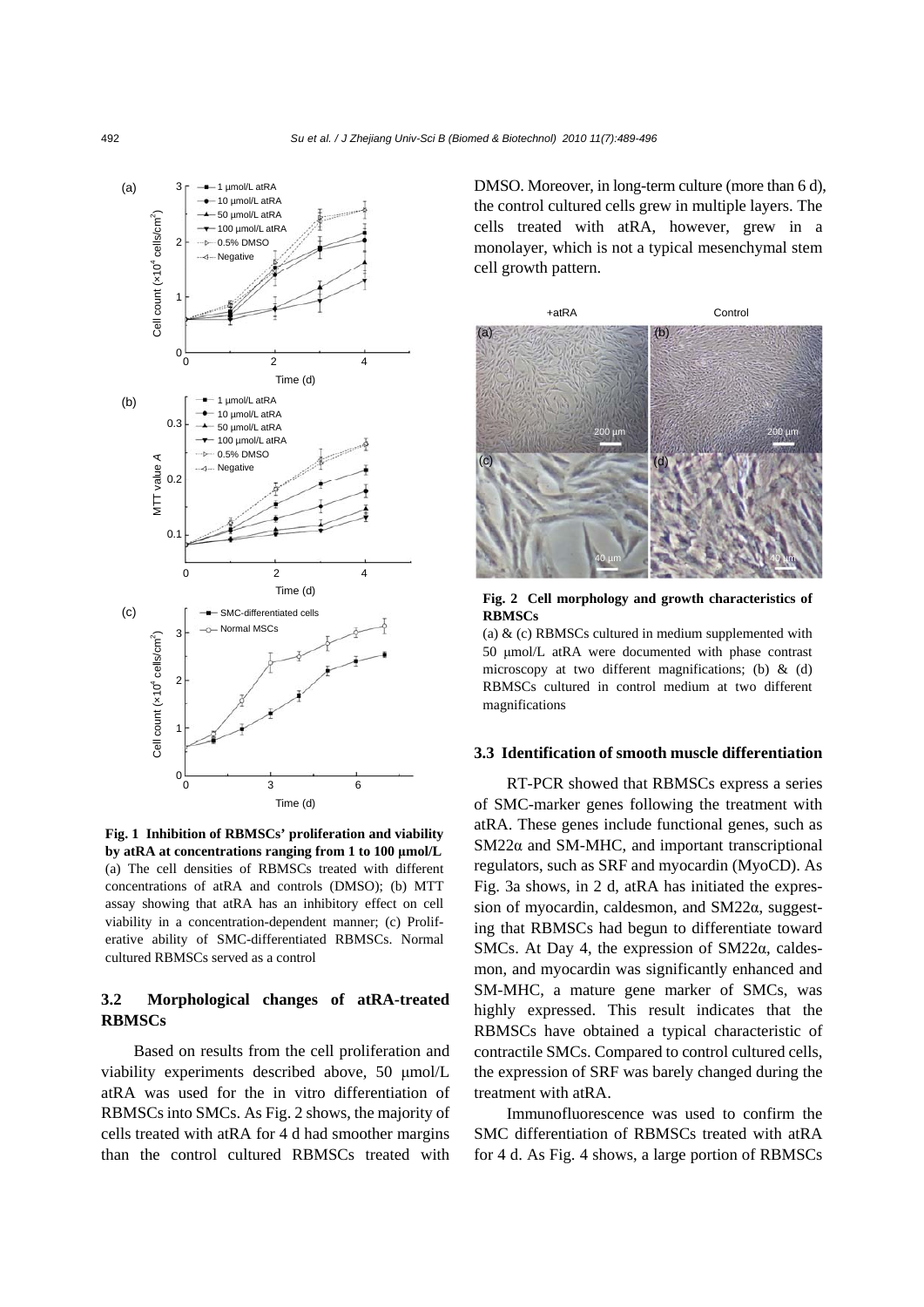treated with atRA were SM22α- and SM-MHC-positive at this time point. Few of the control cells were positively stained with the anti-SM22α monoclonal antibody and they were completely negative for anti-SM-MHC monoclonal antibody staining. Flow cytometry analysis was used to quantitatively analyze the efficiency of the atRA-induced differentiation of RBMSCs into SMCs. As Fig. 3b shows, over 56% of the differentiated cells expressed SM22α and 47% of the differentiated cells expressed SM-MHC.

Although three isoforms of SM-MHC exist (SM-1, SM-2, and SMemb), only SM-1 and SM-2 were detected in mature SMCs. Western blot analysis was carried out to determine whether fully differentiated makers of SMCs were expressed. As Fig. 3c shows, SM-1 and SM-2 were almost equally expressed in the cells treated with atRA and both were undetectable in control cultured cells. These results suggest that the RBMSCs obtained a mature SMC phenotype.

The ability to contract in response to a vasoactive agent is considered to be a functional characteristic of mature SMCs. As Fig. 3d shows, upon angiotensin II treatment, a large number of the differentiated cells either shortened or narrowed in morphological appearance. This result indicates that the differentiated cells obtained a contractile ability similar to SMCs. The proliferative ability of the differentiated cells cultured in medium without atRA was also tested (Fig. 1c). Results indicate that the cells can be passaged every 7 d and stably maintained in culture for at least another 30 d.



#### **Fig. 3 SMC identification of RBSMCs**

(a) RT-PCR showing changes in the expression of SMC-marker genes during the treatment with atRA. The expression of SMC-marker genes, such as SM22α and SM-MHC, was significantly increased on Day 4; (b) Flow cytometry analysis of SMC-differentiated RBMSCs. 56% of the atRA-treated cells expressed SM22α and 47% of the atRA-treated cells expressed SM-MHC; (c) Western blot analysis of differentiated cells. SM-MHC (SM-1 and SM-2) was expressed in RBMSCs treated with atRA for4 d and it was undetectable in control cells; (d) The differentiated cells before (left) and after (right) the stimulation of angiotensin II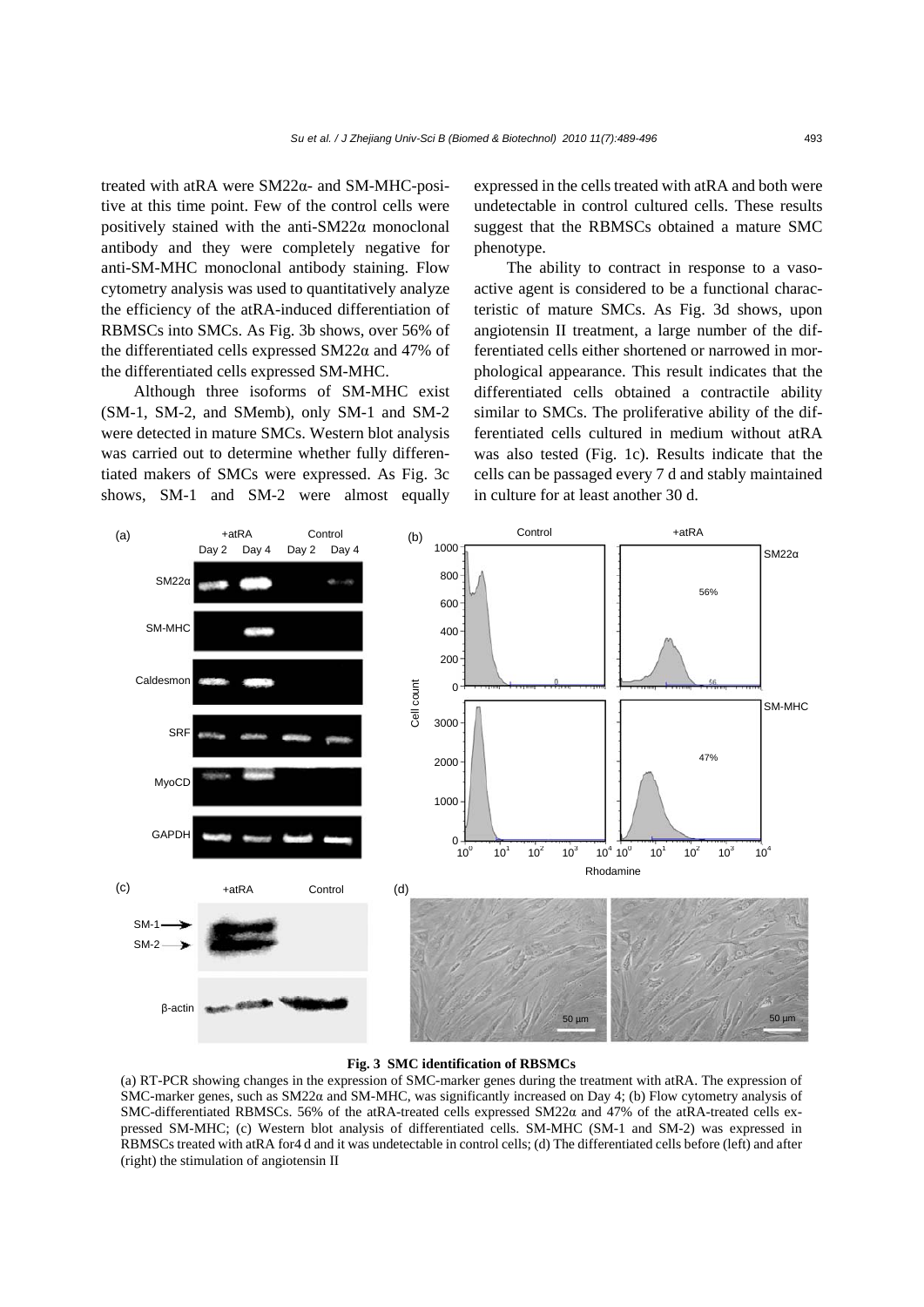

**Fig. 4 Immunological staining of cells with anti-SM22α and anti-SM-MHC monoclonal antibodies**  (a) & (e) Immunological staining of RBMSCs treated with 50  $\mu$ mol/L atRA for 4 d with anti-SM22 $\alpha$  (a) and anti-SM-MHC (e) antibodies; (c) & (g) Immunological staining of RBMSCs cultured in control medium with anti-SM22 $\alpha$  (c) and anti-SM-MHC (g) antibodies. (b), (d), (f), and (h) are Hochest  $33258$  staining of the same fields of views as (a), (c), (e), and (g)

## **4 Discussion**

SMCs are distributed in blood vessel, gastrointestinal tract, bladder, etc. SMC dysfunction can cause serious health problems, such as atherosclerosis, hypertension, and gastrointestinal disease. Therapies based on cell transplantation may be an excellent solution for regenerating tissues impaired by SMC dysfunction. Thus, finding a reliable source of SMCs for transplantation is important. Previously, functional SMCs were induced from embryonic stem cells in our lab. Teratoma formation and immunologic rejection of derivatives from embryonic stem cells, however, have become major obstacles for their clinical application (Huang *et al*., 2006; Blum and Benvenisty, 2008).

BMSCs are multipotent cells that have the potential to differentiate into SMCs in vivo and in vitro. BMSCs display a strong immunosuppressive effect towards T cells, B cells, natural killer cells, and antigen presenting cells. Furthermore, teratoma formation of BMSCs is rarely reported (Di Nicola *et al*., 2002; Krampera *et al*., 2003; Le Blanc *et al*., 2003; Tse *et al*., 2003). BMSCs can be easily obtained and expanded in vitro. Thus, BMSCs are an excellent candidate for SMC transplantation. The mechanisms of SMC differentiation from BMSCs, however, have not been clearly studied.

Since atRA plays a key role in theSMC development, we were interested in whether atRA would effect SMC differentiation of BMSCs. The present study demonstrates that atRA inhibits proliferation of BMSCs in a concentration-dependent manner and promotes SMC differentiation.

Contractile SMCs were defined by several unique markers, including SM α-actin, SM22α, caldesmon, calponin, SM-MHC, and smoothelin. In our studies, RBMSCs treated with atRA acquired an SMC morphology and the expression of both early and late markers of SMC differentiation, SM22α and SM-MHC, was significantly increased. SM22α, an early marker of contractile SMCs, was also detected in control cultured cells at an RNA level, but its expression level was minimal when compared with the atRA-treated cells. SM-MHC, a late marker of SMC differentiation, was only detected at a genetic level in cells treated with atRA. These results were confirmed by immunocytochemistry at the protein level. Western blot analysis showed that SM-1 and SM-2, both markers of fully differentiated SMCs, were highly expressed in RBMSCs treated with atRA. Moreover, the differentiated cells could contract in response to angiotensin II. These results indicate that atRA induced differentiation of functional SMCs from RBMSCs. This treatment may serve as a potent tool for cell transplantation or tissue engineering requiring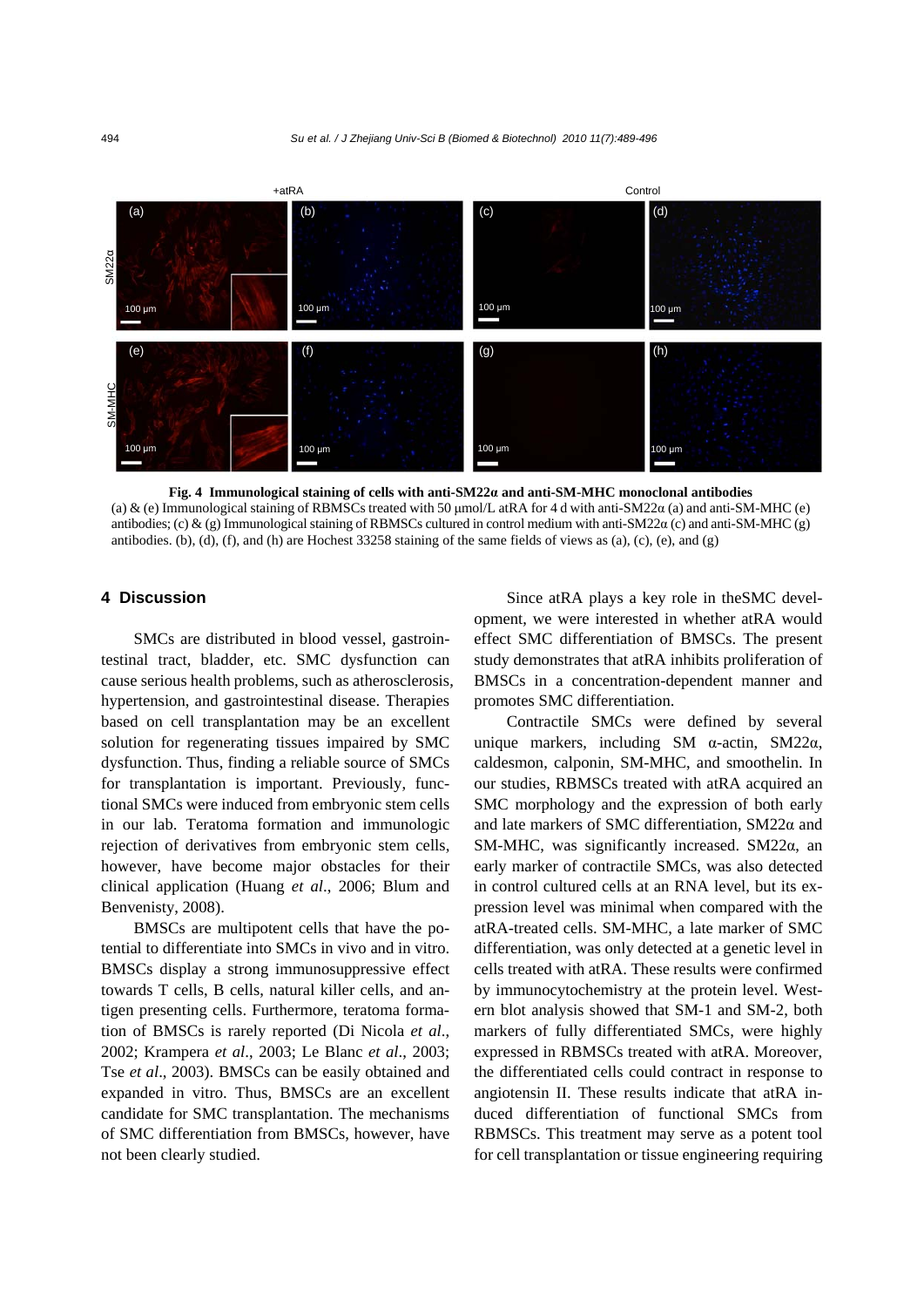abundant functional SMCs.

In summary, our results demonstrated that atRA exhibits a strong anti-proliferative effect on RBMSCs and promotes SMC differentiation of RBMSCs. Furthermore, atRA treatment increases the expressions of SMC specific transcripts and contractile proteins. Thus, atRA can fully induce the differentiation of RBMSCs into SMCs.

#### **References**

- Axel, D.I., Frigge, A., Dittmann, J., Runge, H., Spyridopoulos, I., Riessen, R., Viebahn, R., Karsch, K.R., 2001. All-*trans* retinoic acid regulates proliferation, migration, differentiation, and extracellular matrix turnover of human arterial smooth muscle cells. *Cardiovascular Research*, **49**(4): 851-862. [doi:10.1016/S0008-6363(00)00312-6]
- Blum, B., Benvenisty, N., 2008. The tumorigenicity of human embryonic stem cells. *Advances in Cancer Research*, **100**:133-158. [doi:10.1016/S0065-230X(08)00005-5]
- Davani, S., Marandin, A., Mersin, N., Royer, B., Kantelip, B., Herve, P., Etievent, J.P., Kantelip, J.P., 2003. Mesenchymal progenitor cells differentiate into an endothelial phenotype, enhance vascular density, and improve heart function in a rat cellular cardiomyoplasty model. *Circulation*, **108**(Suppl. 1):II253-II258. [doi:10.1161/01.cir. 0000089186.09692.fa]
- Di Nicola, M., Carlo-Stella, C., Magni, M., Milanesi, M., Longoni, P.D., Matteucci, P., Grisanti, S., Gianni, A.M., 2002. Human bone marrow stromal cells suppress T-lymphocyte proliferation induced by cellular or nonspecific mitogenic stimuli. *Blood*, **99**(10):3838-3843. [doi:10.1182/blood.V99.10.3838]
- Frid, M.G., Shekhonin, B.V., Koteliansky, V.E., Glukhova, M.A., 1992. Phenotypic changes of human smooth muscle cells during development: late expression of heavy caldesmon and calponin. *Developmental Biology*, **153**(2): 185-193. [doi:10.1016/0012-1606(92)90104-O]
- Huang, H., Zhao, X., Chen, L., Xu, C., Yao, X., Lu, Y., Dai, L., Zhang, M., 2006. Differentiation of human embryonic stem cells into smooth muscle cells in adherent monolayer culture. *Biochemical and Biophysical Research Communications*, **351**(2):321-327. [doi:10.1016/ j.bbrc.2006.09.171]
- Kim, M.R., Jeon, E.S., Kim, Y.M., Lee, J.S., Kim, J.H., 2009. Thromboxane  $A_2$  induces differentiation of human mesenchymal stem cells to smooth muscle-like cells. *Stem Cells*, **27**(1):191-199. [doi:10.1634/stemcells.2008-0363]
- Kosaka, C., Sasaguri, T., Komiyama, Y., Takahashi, H., 2001. All-*trans* retinoic acid inhibits vascular smooth muscle cell proliferation targeting multiple genes for cyclins and cyclin-dependent kinases. *Hypertension Research*, **24**(5): 579-588. [doi:10.1291/hypres.24.579]
- Krampera, M., Glennie, S., Dyson, J., Scott, D., Laylor, R.,

Simpson, E., Dazzi, F., 2003. Bone marrow mesenchymal stem cells inhibit the response of naive and memory antigen-specific T cells to their cognate peptide. *Blood*, **101**(9):3722-3729. [doi:10.1182/blood-2002-07-2104]

- Le Blanc, K., Tammik, C., Rosendahl, K., Zetterberg, E., Ringden, O., 2003. HLA expression and immunologic properties of differentiated and undifferentiated mesenchymal stem cells. *Experimental Hematology*, **31**(10): 890-896. [doi:10.1016/S0301-472X(03)00110-3]
- Liu, Y.K., Lu, Q.Z., Pei, R., Ji, H.J., Zhou, G.S., Zhao, X.L., Tang, R.K., Zhang, M., 2009. The effect of extracellular calcium and inorganic phosphate on the growth and osteogenic differentiation of mesenchymal stem cells in vitro: implication for bone tissue engineering. *Biomedical Materials*, **4**(2):025004. [doi:10.1088/1748-6041/4/2/02 5004]
- Manabe, I., Owens, G.K., 2001. Recruitment of serum response factor and hyperacetylation of histones at smooth muscle-specific regulatory regions during differentiation of a novel P19-derived in vitro smooth muscle differentiation system. *Circulation Research*, **88**(11):1127-1134. [doi:10.1161/hh1101.091339]
- Neuville, P., Yan, Z., Gidlof, A., Pepper, M.S., Hansson, G.K., Gabbiani, G., Sirsjo, A., 1999. Retinoic acid regulates arterial smooth muscle cell proliferation and phenotypic features in vivo and in vitro through an RARalphadependent signaling pathway. *Arteriosclerosis, Thrombosis, and Vascular Biology*, **19**(6):1430-1436.
- Oliva, A., Borriello, A., Zeppetelli, S., Di Feo, A., Cortellazzi, P., Ventriglia, V., Criscuolo, M., Zappia, V., Della Ragione, F., 2003. Retinoic acid inhibits the growth of bone marrow mesenchymal stem cells and induces p27<sup>Kip1</sup> and p16<sup>INK4A</sup> up-regulation. *Molecular and Cellular Biochemistry*, **247**(1-2):55-60. [doi:10.1023/A:1024 192719178]
- Owens, G.K., Kumar, M.S., Wamhoff, B.R., 2004. Molecular regulation of vascular smooth muscle cell differentiation in development and disease. *Physiological Reviews*, **84**(3): 767-801. [doi:10.1152/physrev.00041.2003]
- Pittenger, M.F., Mackay, A.M., Beck, S.C., Jaiswal, R.K., Douglas, R., Mosca, J.D., Moorman, M.A., Simonetti, D.W., Craig, S., Marshak, D.R., 1999. Multilineage potential of adult human mesenchymal stem cells. *Science*, **284**(5411):143-147. [doi:10.1126/science.284.5411.143]
- Reyes, M., Dudek, A., Jahagirdar, B., Koodie, L., Marker, P.H., Verfaillie, C.M., 2002. Origin of endothelial progenitors in human postnatal bone marrow. *Journal of Clinical Investigation*, **109**(3):337-346. [doi:10.1172/JCI14327]
- Ross, S.A., McCaffery, P.J., Drager, U.C., de Luca, L.M., 2000. Retinoids in embryonal development. *Physiological Reviews*, **80**(3):1021-1054.
- Touyz, R.M., El Mabrouk, M., He, G., Wu, X.H., Schiffrin, E.L., 1999. Mitogen-activated protein/extracellular signal-regulated kinase inhibition attenuates angiotensin